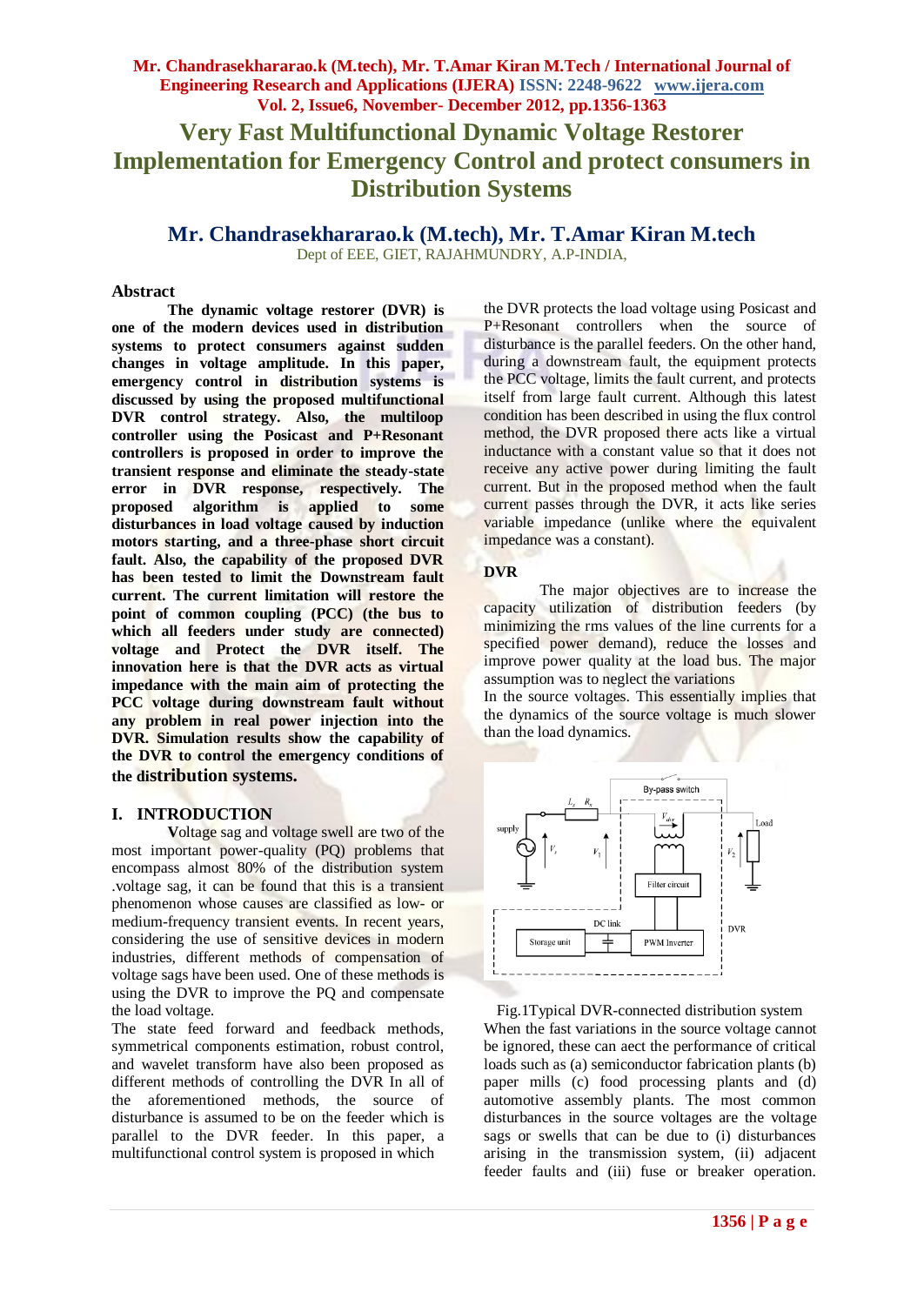Voltage sags of even 10% lasting for 5-10 cycles can result in costly damage in critical loads. The voltage sags can arise due to symmetrical or unsymmetrical faults. In the latter case, negative and zero sequence components are also present. Uncompensated nonlinear loads in the distribution system can cause

harmonic components in the supply voltages. To mitigate the problems caused by poor quality of power supply, series connected compensators are used.

### **II. Voltage Source Converter (VSC)**

 This could be a 3 phase - 3wire VSC or 3 phaes - 4 wires VSC. The latter permits the injection of zero-sequence voltages. Either a conventional two level converter (Graetz bridge) or a three level converter is used.

### **III.Boost or Injection Transformers**

Three single phase transformers are connected in series with the distribution feeder to couple the VSC (at the lower voltage level) to the higher distribution voltage level. The three single transformers can be connected with star/open star winding or delta/open star winding. The latter does not permit the injection of the zero sequence voltage. The choice of the injection transformer winding depends on the connections of the step down transformer that feeds the load. If  $a \phi$  i Y connected transformer (as shown in Fig. 14.1) is used, there is no need to compensate the zero sequence volt- ages.

### **IV. Passive Filters**

The passive filters can be placed either on the high voltage side or the converter side of the boost transformers. The advantages of the converter side filters are (a) the components are rated at lower voltage and (b) higher order harmonic currents (due to the VSC) do not °own through the transformer windings. The disadvantages are that the filter inductor causes voltage drop and phase (angle) shift in the (fundamental component of) voltage injected. This can affect the control scheme of DVR. The location of the filter o the high voltage side overcomes the drawbacks (the leakage reactance of the transformer can be used as a filter inductor), but results in higher ratings of the transformers as high frequency currents can flow through the windings.

### **V. Energy Storage**

This is required to provide active power to the load during deep voltage sags. Lead-acid batteries, °wheels or SMES can be used for energy storage. It is also possible to provide the required power on the DC side of the VSC by an auxiliary bridge converter that is fed from an auxiliary AC supply .

**Basic Operational Principle of DVR**

The DVR system shown in Fig. 1, controls the load voltage by injecting an appropriate voltage phasor

 $(V_{\rm dvr})$ in series with the system using the injection series transformer. In most of the sag compensation techniques, it is necessary that during compensation, the DVR injects some active power to the system. Therefore, the capacity of the storage unit can be a limiting factor in compensation, especially during long-term voltage sags.



Fig. 2. Phasor diagram of the electrical conditions during voltage sag.

The phasor diagram in Fig. 2 shows the electrical conditions during voltage sagwhere, for clarity, only one phase is shown. Voltages v1, v2, and Vdvr are the source-side voltage, the load side voltage, and the DVR injected voltage, respectively. Also, the operators I,  $\phi$ , δ, and α are the load current, the load power factor angle, the source phase voltage angle, and the voltage phase advance angle, respectively [24]. It should be noted that in addition to the in-phase injection technique, another technique, namely "the phase advance voltage compensation technique" is also used [24]. One of the advantages of this method over the in-phase method is that less active power should be transferred from the storage unit to the distribution system. This results in compensation for deeper sags or sags with longer durations.

Due to the existence of semiconductor switches in the DVR inverter, this piece of equipment is nonlinear. However, the state equations can be linearized using linearization techniques. The dynamic characteristic of the DVR is influenced by the filter and the load. Although the modeling of the filter (that usually is a simple LC circuit) is easy to do, the load modeling is not as simple because the load can vary from a linear time invariant one to a nonlinear time-variant one. In this paper, the simulations are performed with two types of loads: 1) a constant power load and 2) a motor load.

As Fig. 3 shows, the load voltage is regulated by the  $DVR$  through injecting  $V_{\text{dur}}$ . For simplicity, the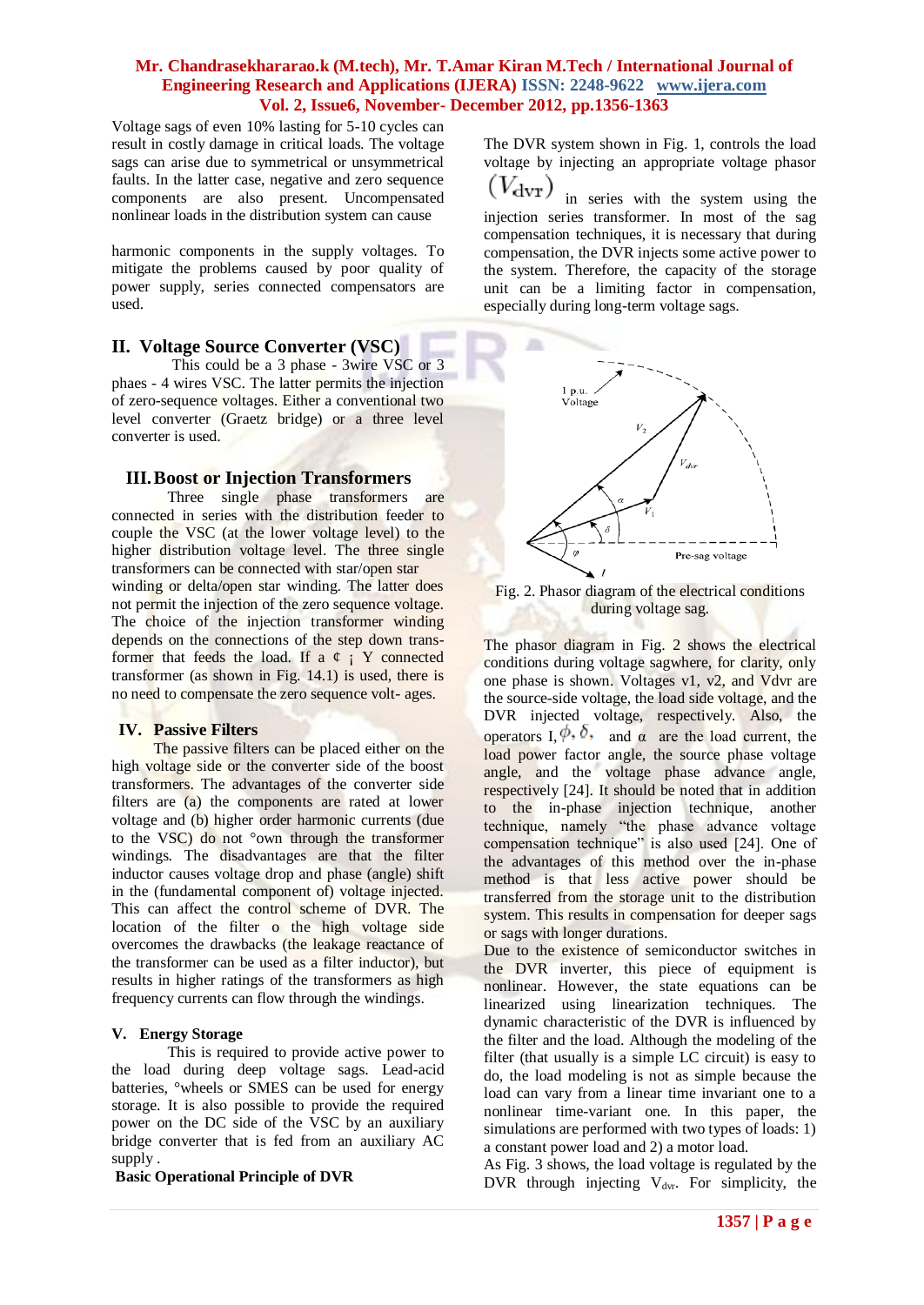bypass switch shown in Fig. 1 is not presented in this figure. Here, it is assumed that the load has a resistance Rl and an inductance  $L_1$ . The DVR harmonic filter has an inductance of Lf, a resistance of Rf , and a capacitance of Cf . Also, the DVR injection transformer has a combined winding resistance o*f* Rt a leakage inductance of Lf, and turns ratio of 1:n.

The Posicast controller is used in order to improve the transient response. Fig. 4 shows a typical control block diagram of the DVR. Note that because in real situations, we are dealing with multiple feeders connected to a common bus, namely "the



Fig.3 Distribution system with the DVR.



Fig. 4. Open-loop control using the Posicast controller.

Point of Common Coupling (PCC)," from now on V1 and V2 will be replaced with Vpcc and Vl, respectively, to make a generalized sense. As shown in the figure, in the open-loop control, the voltage on the source side of the DVR Vpcc is compared with a load-side reference voltage VL so that the necessary injection voltage  $V_{ijat}^*$  is derived. A simple method to continue is to feed the error signal into the PWM inverter of the DVR. But the problem with this is that the transient oscillations initiated at the start instant from the voltage sag could not be damped sufficiently. To improve the damping, as shown in Fig. 4, the Posicast controller can be used just before transferring the signal to the PWM inverter of the DVR. The transfer function of the controller can be described as follows:

$$
1+G\left(s\right)=1+\frac{\delta}{1+\delta}\left(e^{-S^{T_d/2}}-1\right)
$$

Where  $\delta$  and  $T_{\text{degree}}$  the step response overshoot and the period of damped response signal, respectively. It should be noted that the Posicast controller has limited high-frequency gain; hence, low sensitivity to noise.

$$
V_i = V_c + I_f R_f + L_f \frac{dI_f}{dt}
$$
  
\n
$$
I_f = I_c + nI_t
$$
  
\n
$$
I_c = C_f \frac{dV_c}{dt}
$$
  
\n
$$
V_{\text{dur}} = n \left[ V_c - n \left( R_t I_t + L_t \frac{dI_t}{dt} \right) \right]
$$
  
\n
$$
V_2 = V_1 + V_{\text{dur}}.
$$

Then, according to (2) and the definitions of damping and the delay time in the control literature  $\delta$ , and  $Td$  are derived as follows:

$$
T_d = \frac{2\pi}{\omega_r} = \frac{\pi}{\sqrt{\frac{1}{L_f C_f} - \frac{R_f^2}{4L_f^2}}}
$$
  

$$
\delta = e^{\xi \pi/\sqrt{1 - \xi^2}} = e^{-R_f \pi \sqrt{C_f}/\sqrt{4L_f - R_f^2 C_f}}
$$

The Posicast controller works by pole elimination and proper regulation of its parameters is necessary. For this reason, it is sensitive to inaccurate information of the system damping resonance frequency. To decrease this sensitivity, as is shown in Fig. 5, the open-loop controller can be converted to a closed loop controller by adding a multiloop feedback path parallel to the existing feed forward path. Inclusion of a feed forward and a feedback path is commonly referred to as two-degrees-of freedom (2-DOF) control in the literature. As the name implies, 2-DOF control provides a DOF for ensuring fast dynamic tracking through the feed forward path and a second degree of freedom for the independent tuning of the system disturbance compensation through the feedback path [12]. The feedback path consists of an outer voltage loop and a fast inner current loop. To eliminate the steady-state voltage tracking error  $(V_L^* - V_L)$ , a computationally less intensive P+Resonant compensator is added to the outer voltage loop. The ideal P+Resonant compensator can be mathematically expressed as

$$
G_R(s) = k_p + \frac{2k_I s}{S^2 + \omega_0^2}
$$

Where  $k_{\text{P and}}$   $k_{\text{I are}}$  gain constants  $\omega_0 = 2\pi \times 50 \text{ rad/sec}$  and is the controller resonant frequency. Theoretically, the resonant Controller compensates by introducing an infinite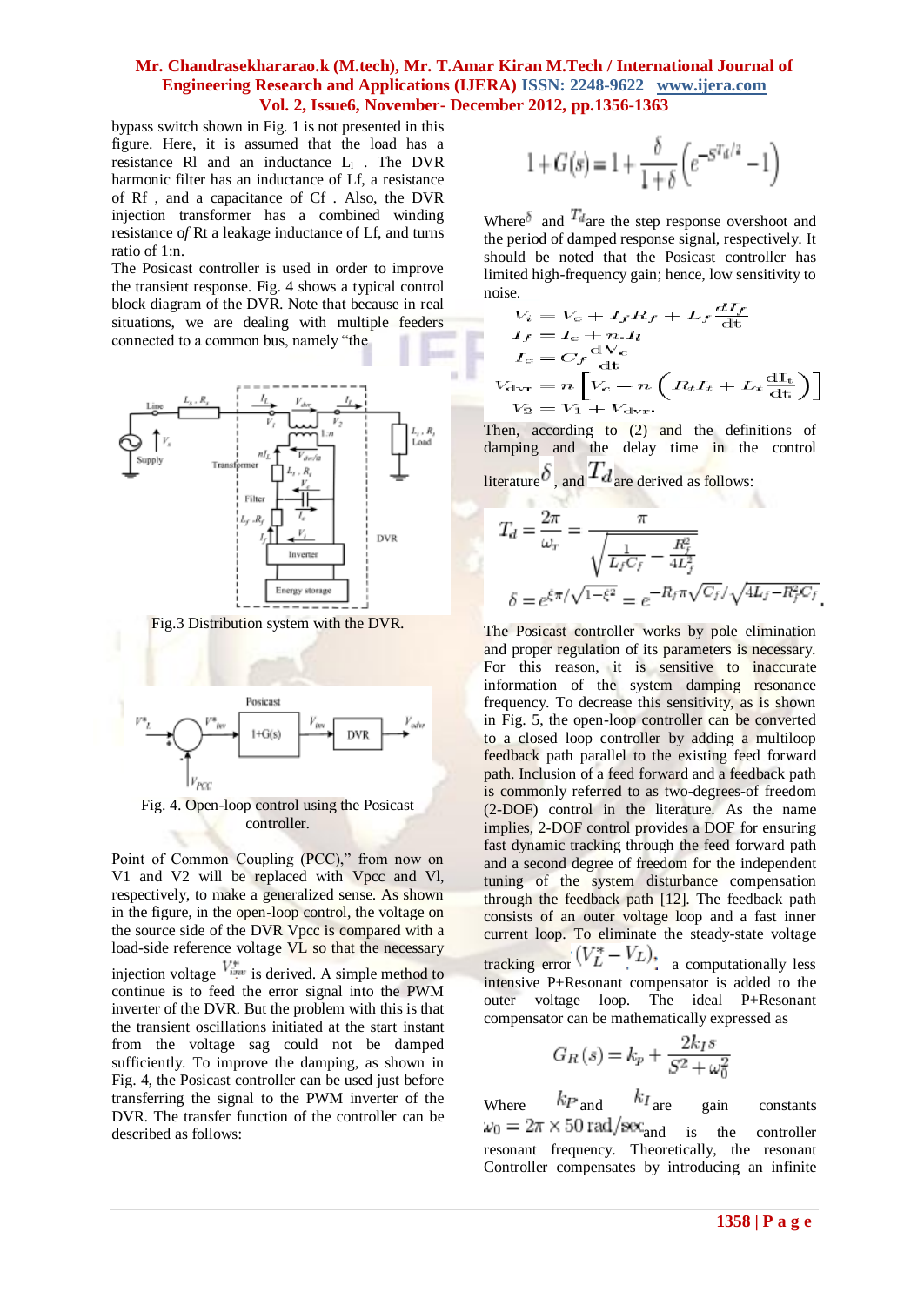gain at the resonant frequency of 50 Hz (Fig. 6) to force the steady-state voltage error to zero. The ideal resonant controller, however, acts like a network with an infinite quality factor, which is not realizable in practice. A more practical (nonideal) compensator is therefore used here, and is expressed as

$$
G_R(s) = k_p + \frac{2k_I\omega_{cut}S}{S^2 + 2\omega_{cut}S + \omega_0^2}
$$

Where  $\omega_{\text{cut}}$  is the compensator cutoff frequency which is 1 rad/s in this application [12]. Plotting the frequency response of (5), as in Fig. 6, it is noted that the resonant peak now has a finite gain of 40 dB which is satisfactorily high for eliminating the voltage tracking error [12]. In addition, a wider bandwidth is observed around the resonant frequency, which minimizes the sensitivity of the compensator to slight utility frequency variations. At other harmonic frequencies, the response of the nonideal controller is comparable to that of the ideal one.

### **VI. PROPOSED MULTIFUNCTIOAL DVR**

In addition to the aforementioned capabilities of DVR, it can be used in the mediumvoltage level (as in Fig. 7) to protect a group of consumers when the cause of disturbance is in the



Fig.5.Multiloop control using the Posicast and P+Resonant controllers.



Fig. 6. DVR connected in a medium-voltage level power system.

Compensating the missing voltage, hence further worsening the fault situation [11].

To limit the fault current, a flux-charge model has been proposed and used to make DVR act like a pure virtual inductance which does not take any real power from the external system and, therefore, protects the dc-link capacitor and battery as shown in Fig. 1 [11]. But in this model, the value of the virtual inductance of DVR is a fixed one and the reference of the control loop is the flux of the injection transformer winding, and the PCC voltage is not mentioned in the control loop. In this paper, the PCC voltage is used as the main reference signal and the DVR acts like variable impedance. For this reason, the absorption of real power is harmful for the battery and dc-link capacitor. To solve this problem, impedance including a resistance and an inductance will be connected in parallel with the dc-link capacitor. This capacitor will be separated from the circuit, and the battery will be connected in series with a diode just when the downstream fault occurs so that the power does not enter the battery and the dc-link capacitor. It should be noted here that the inductance is used mainly to prevent large oscillations in the current. The active power mentioned is, therefore, absorbed by the impedance.

### **VII. PROPOSED METHOD FOR USING THE FLUX-CHARGE MODEL**

In this part, an algorithm is proposed for the DVR to restore the PCC voltage, limit the fault current, and, therefore, protect the DVR components. The flux-charge model here is used in a way so that the DVR acts as a virtual inductance with a variable value in series with the distribution feeder. To do this, the DVR must be controlled in a way to inject a proper voltage having the opposite polarity with respect to usual cases. It should be noted that over current tripping is not possible in this case, unless additional communication between the DVR and the downstream side over current circuit breaker (CB) is available. If it is necessary to operate the over current CB at PCC, communication between the DVR and the PCC breaker might have to be made and this can be easily done by sending a signal to the breaker when the DVR is in the fault-current limiting mode as the DVR is just located after PCC [11]. The proposed DVR control method is illustrated in Fig. 8. It should also be noted that the reference flux  $(\Phi_{ref})$  is derived by integration of the subtraction of the PCC reference voltage  $(V^*_{\text{PCC}})$  and the DVR

load-side voltage. In this control strategy, the control variable used for the outer flux model is the inverterfiltered terminal flux defined as: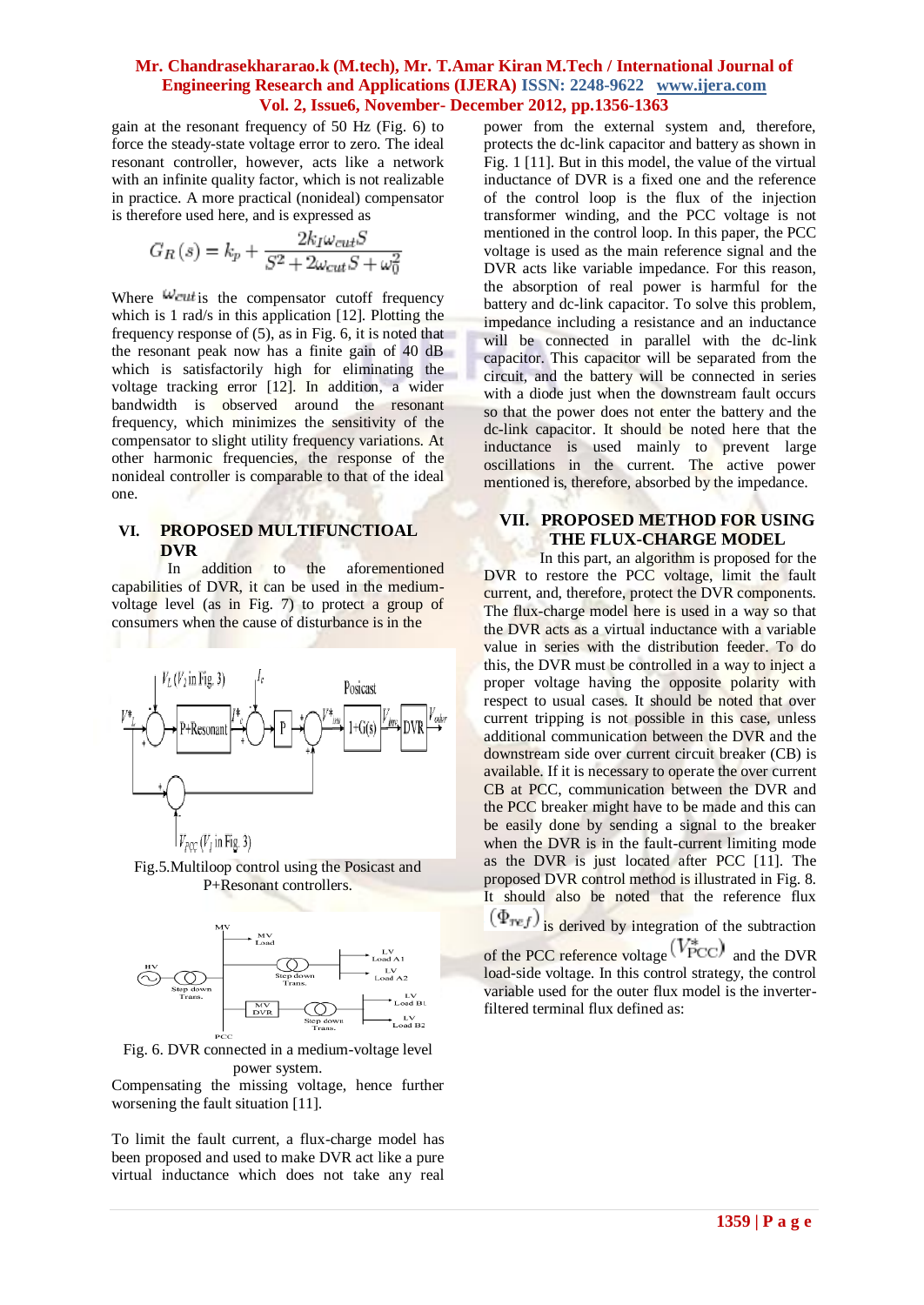

Where  $V_{\text{odvr}}$  is the filter capacitor voltage of the DVR (at the DVR power converter side of the injection transformer). The flux error is then fed to the flux regulator, which is a P+Resonant controller, with a transfer function given in (6). On the other hand, it can be shown that a single flux-model would not damp out the resonant peak of the LC filter connected to the output of the inverter. To stabilize the system, an inner charge model is therefore considered. In this loop, the filter inductor charge, which is derived by integration of its current, tracks

the reference charge output  $Q_{\text{ref}}$  of the flux regulator. The calculated charge error is then fed to the charge regulator with the transfer function

$$
G_{\text{charge}}(s) = k_{Ch} \frac{S}{1 + \frac{S}{N}}
$$

Which is actually a practical form of the derivative controller? In this transfer function, the regulator gain is limited to  $N$  at high frequencies to prevent noise amplification. The derivative term in  $S/1+S/N$ neutralizes the effects of voltage and current integrations at the inputs of the flux-charge model, resulting in the proposed algorithm having the same regulation performance as the multiloop voltagecurrent feedback control, with the only difference being the presence of an additional low–pass filter in the flux control loop in the form of  $1/1 + S/N$ . The bandwidth of this low–pass filter is tuned (through varying  $\overline{N}$ ) with consideration for measurement noise attenuation, DVR LC-filter transient resonance attenuation, and system stability margins.

The test system is modeled in PSCAD/EMTDC software. Control methods of Figs. 5 and 8 were applied to control the DVR, and the voltage, current, flux, and charge errors were included as the figures show. Also, the DVR was modeled by its components (instead of its transfer functions) in the PSCAD/EMTDC software to make more real simulation results. A 12-pulse inverter was used so that each phase could be controlled separately. Detailed specifications of the DVR components are provided in the Appendix.

The plant is fed from a utility supply at 69 kV and the local plant distribution system operates at 13.8 kV. The local (in-plant) generator is represented as a simple Thevenin equivalent. The internal voltage, determined from the converged power-flow solution,  $13.8\angle -1.52^{\circ}$  is kV.

The equivalent impedance is the sub transient impedance which is  $0.0366 + j \angle 1.3651 \Omega$ . The plant power factor correction capacitors are rated at 6000 kvar. As is typically done, leakage and series resistance of the bank are neglected in this study. The detailed description of the system can be found in [25]. In the simulations, the DVR is placed between buses "03:MILL-1" and "05:FDR F."

#### **B. Three-Phase Short Circuit**

In this part, the three-phase short circuit is applied on bus "26:FDR G," and the capability of the DVR in protecting the voltage on bus "05:FDR F" will be studied. The DVR parameters and the control system specifications are provided in Appendices A and B. At 205 ms, the fault is applied at 285 ms, and the breaker works and separates the line between buses "03:MILL-1" and "26:FDR G" from the system. At 305 ms, the fault will be recovered and, finally, at 310 ms, the separated line will be rejoined to the system by the breaker. The simulation results are shown in Fig. 10.

As can be seen in the figure, the rms voltage of PCC drops to about 0.25 p.u. during the fault. It is obvious that this remaining voltage is due to the impedances in the system. The DVR will start the compensation just after the detection of sag. As can be seen in the enlarged figure, the DVR has restored the voltage to normal form with attenuation of the oscillations at the start of the compensation in less than half a cycle. It is worth noting that the amount and shape of the oscillations depends also on the time of applying the fault. As can be seen in the enlarged figure, the voltage value of phase B is nearly zero; this phase has minimum oscillation when the fault starts.

#### **C. Starting the Induction Motor**

#### **A. Under Study Test System.**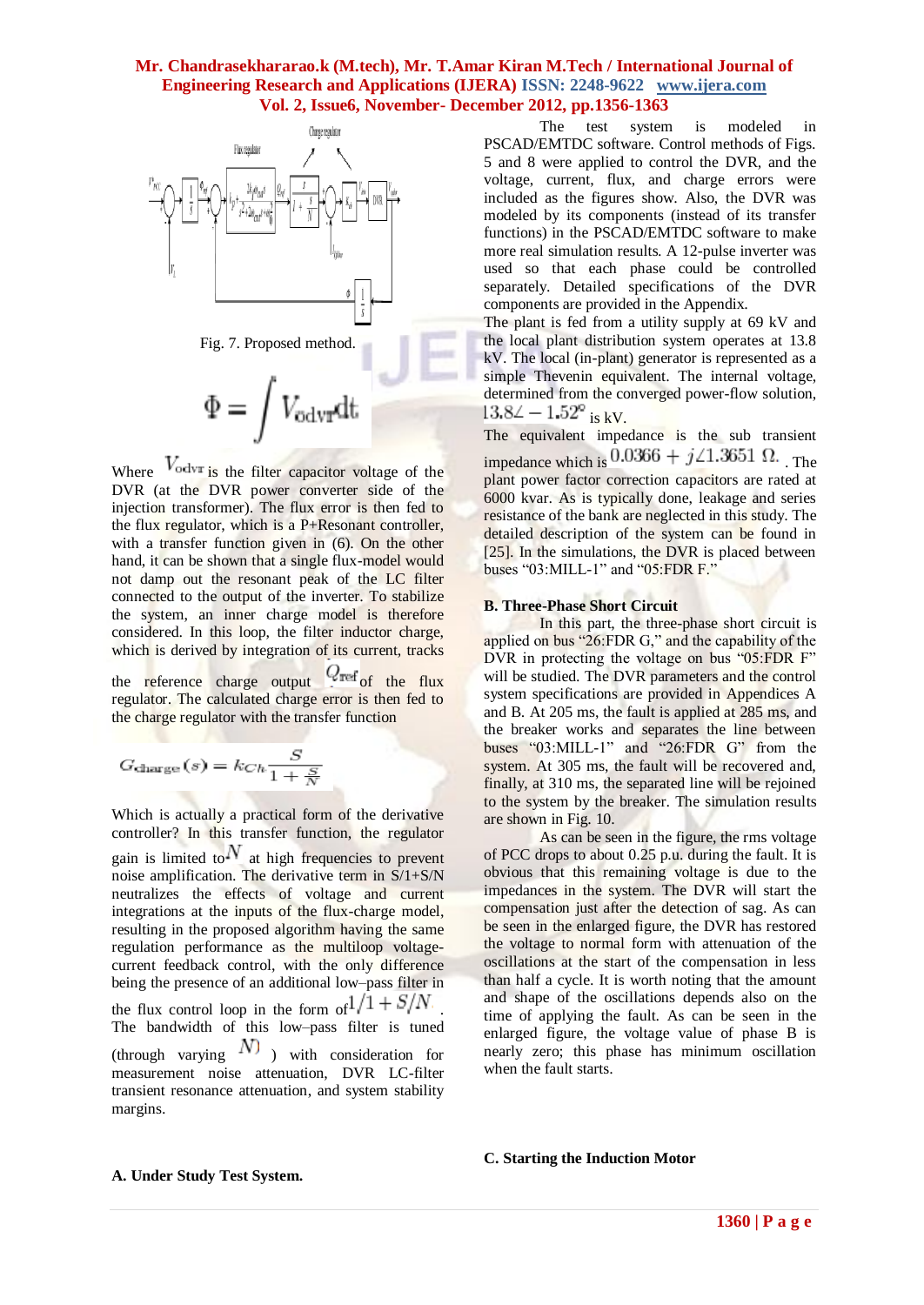A large induction motor is started on bus "03: MILL-1." The motor specifications are provided in Appendix C. The large motor starting current will cause the PCC voltage (bus "03: MILL-1" voltage) to drop. The simulation results in the case of using the DVR are shown in Fig. 9. In this simulation, the motor is started at 405 ms. as can be seen in Fig. 11, at this time, the PCC rms voltage drops to about 0.8 p.u. The motor speed reaches the nominal value in about 1 s. During this period, the PCC bus is under voltage sag. From 1.4 s, as the speed approaches nominal, the voltage also approaches the normal condition. However, during all of these events, the DVR keeps the load bus voltage (bus "05: FDR F" voltage) at the normal condition. Also, as can be seen in the enlarged version of Fig. 9, the DVR has succeeded in restoring the load voltage in half a cycle from the instant of the motor starting.

#### **D. Fault Current Limiting**

 The last simulation is run for a symmetrical downstream fault, and the capability of the DVR to reduce the fault current and restore the PCC voltage is tested. For this purpose, a three-phase short circuit is applied on bus "05: FDR F". In Fig. 10, the fault current, without the DVR compensation, is shown. For the simulation with DVR compensation, the three-phase fault is applied at 205 ms and then removed after 0.1 s. Also, a breaker will remove the faulted bus from the entire system at 300 Ms. Fig. 11 shows the DVR operation during the fault. As can be seen, the rms load bus voltage reaches zero during the fault, and as the enlarged figure shows, in about half a cycle, the DVR has succeeded in restoring the PCC voltage wave shape to the normal condition. It should be noted that the amount and shape of the oscillations depend on the time of applying the fault. As Fig. 11 shows, at this time, the voltage value of phase B is nearly zero; this phase has the minimum oscillation when the fault starts. Also, the maximum value of the fault current has been reduced from 40 kA (see Fig. 10) to 5 kA with DVR compensation.

#### SIMULATION RESULTS:

#### Fig. 8. Three-phase fault compensation by DVR. (a) Three-phase PCC voltages.

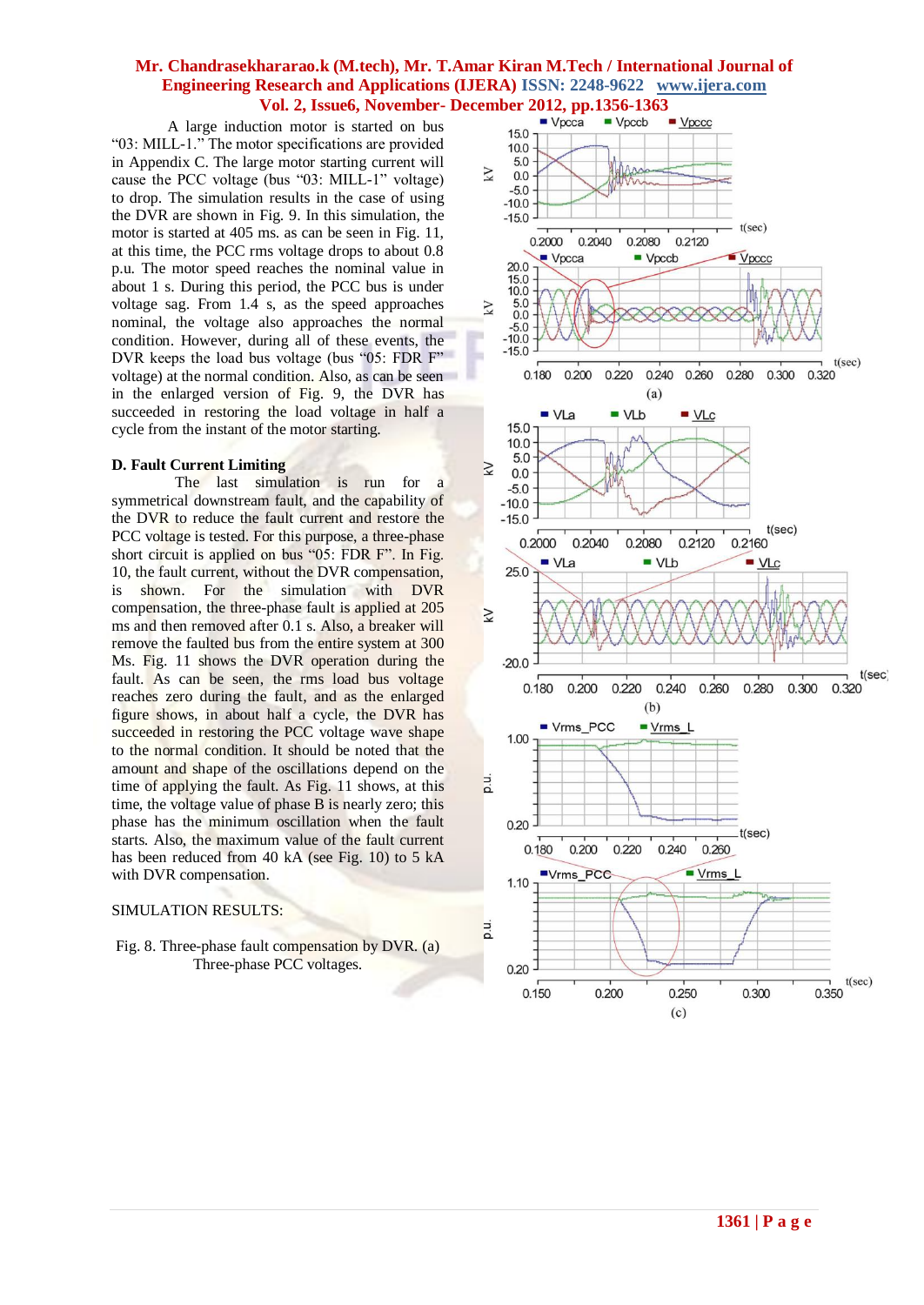

**1362 | P a g e**